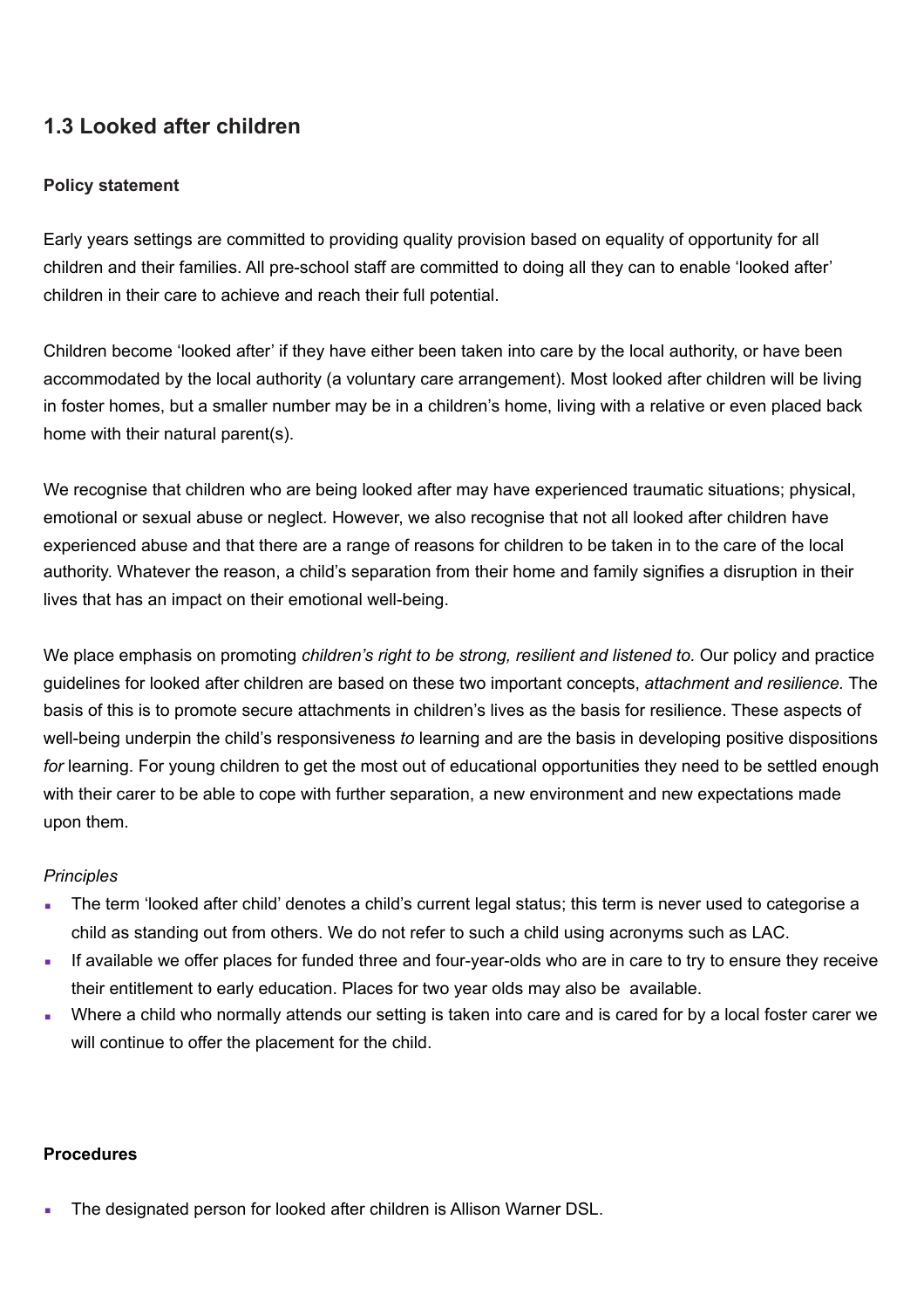- Every child is allocated a key person before they start and this is no different for a looked after child. The designated person ensures the key person has the information, support and training necessary to meet the looked after child's needs.
- The DSL and the key person liaise with agencies, professionals and practitioners involved with the child and his or her family and ensures appropriate information is gained and shared.
- The setting recognises the role of the local authority social care department as the child's 'corporate parent' and the key agency in determining what takes place with the child. Nothing changes, especially with regard to the birth parent's or foster carer's role in relation to the setting without prior discussion and agreement with the child's social worker.
- At the start of a placement there is a professionals meeting that will determine the objectives of the placement and draw up a care plan that incorporates the child's learning needs. The care plan needs to consider such issues for the child as:
	- **-** the child's emotional needs and how they are to be met;
	- **-** how any emotional issues and problems that affect behaviour are to be managed;
	- **-** the child's sense of self, culture, language(s) and identity and how this is to be supported;
	- **-** the child's need for sociability and friendship;
	- **-** the child's interests and abilities and possible learning journey pathway; and
	- **-** how any special needs will be supported.
- In addition the care plan will also consider:
	- **-** how information will be shared with the foster carer and local authority (as the 'corporate parent') as well as what information is shared with whom and how it will be recorded and stored;
	- **-** what contact the child has with his/her birth parent(s) and what arrangements will be in place for supervised contact. If this is to be the setting, when, where and what form the contact will take will be discussed and agreed;
	- **-** what written reporting is required;
	- **-** wherever possible, and where the plan is for the child's return home, the birth parent(s) should be involved in planning; and
	- with the social worker's agreement, and as part of the plan, the birth parent(s) should be involved in the setting's activities that include parents, such as outings and fun-days, alongside the foster carer.
- The settling-in process for the child is agreed. It should be the same as for any other child, with the foster carer taking the place of the parent, unless otherwise agreed. It is even more important that the pre-school separation policy is followed until it is visible that the child has formed a relationship with his or her key person sufficient to act as a 'secure base' to allow the gradual separation from the foster carer. This process may take longer in some cases, so time needs to be allowed for it to take place without causing further distress or anxiety to the child.
- In the first two weeks after settling-in, the child's well-being is the focus of observation, their sociability and their ability to manage their feelings with or without support.
- **EXECT FURTHER INTERS INTERS 2018** Further observations about communication, interests and abilities will be noted to firm a picture of the whole child in relation to the Early Years Foundation Stage prime and specific areas of learning and development.
- Concerns about the child will be noted in the child's file and discussed with the foster carer.